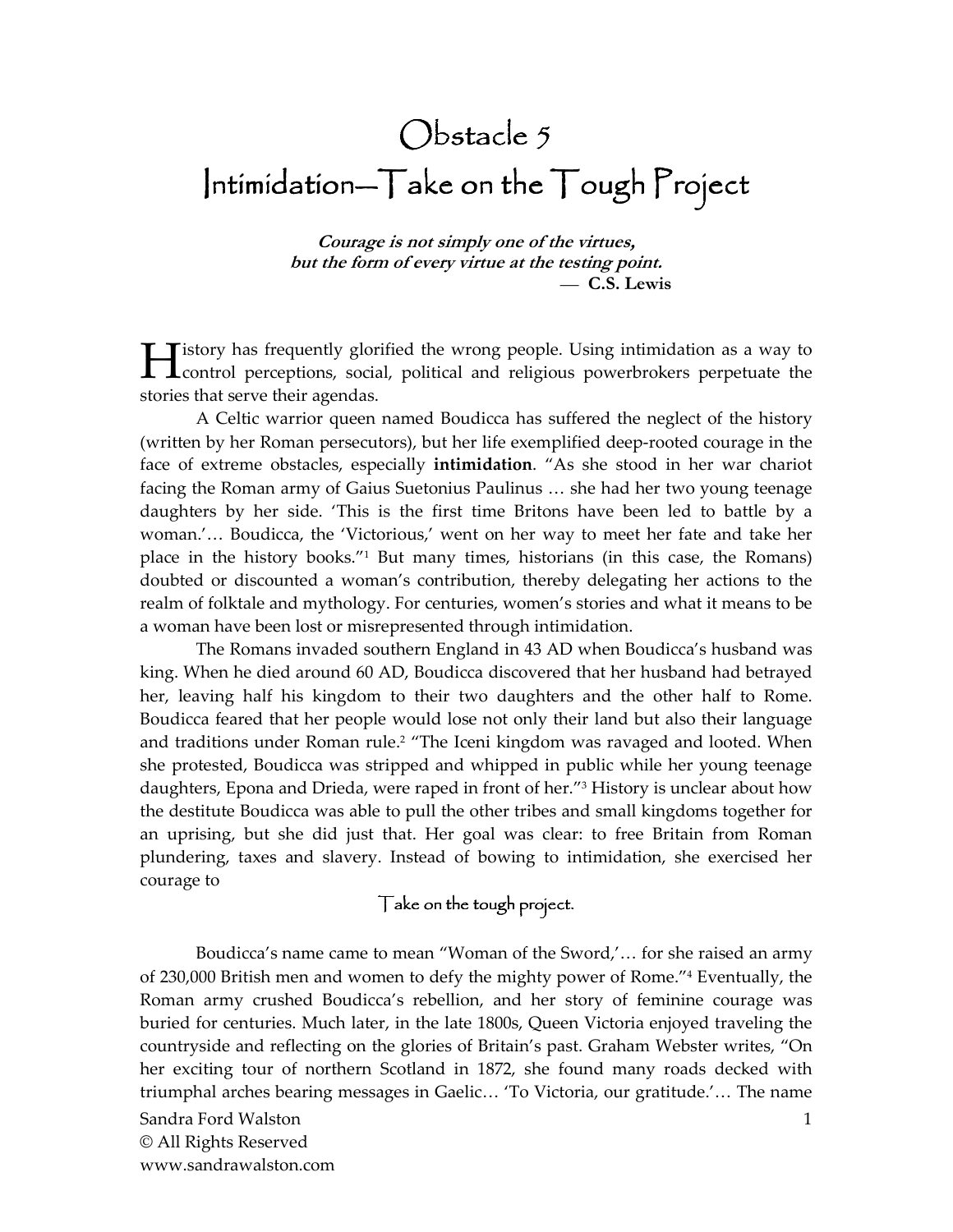of the famous queen of the Iceni was actually Boudicca, which meant precisely 'Victoria.'… The name is the only link between these two great women, both enshrined in British history but separated by almost two millennia."<sup>5</sup> On the Thames River, opposite of Big Ben, is a massive bronze statue with Boudicca standing on a chariot being pulled by roaring horses. The statue honors how she led one of the bloodiest English revolts.

#### **Climbing the Ladder**

Learning to observe how intimidation has you stuck and applying the appropriate courage actions offers an opportunity to awaken and master the internal competencies of courage. One of my favorite analogies for claiming your courage is climbing a stepladder. The lowest, easiest step on the ladder represents giving yourself permission to claim your courage (Obstacle 1). Each consecutive step becomes higher and narrower, but each step also takes you closer to your calling and empowers you to create your unique career path. Near the top of the ladder, the ascent can get a little shaky, but each step prepares you and invites you to take the next step. Soon, you learn, "Not *what* you do, but *how* you do what you do determines whether you are fulfilling your destiny. And how you do what you do is determined by your state of consciousness."<sup>6</sup> Are you frozen on the ladder of your life?

The founder and director of a prestigious international education program encountered the most intimidating situation she had ever faced. In the year the program was to receive its accreditation recertification, Ms. Hildebrand learned that she would have to perform all of her work on a PC using Windows instead of her accustomed Mac. Precious time sifted through the hourglass as she not only learned the new software, but also converted over 4,000 documents to a new format. Budget cuts meant no clerical or technical help. She was on her own. Feeling overwhelmed and abandoned, Ms. Hildebrand found herself in an unaccustomed position of feeling intimidated by something as simple as a desktop computer.

> *Obstacles will look large or small to you according to whether you are large or small.*<sup>7</sup>

When you are honest about your shortcomings, you earn the understanding and respect of others. Piero Ferrucci writes in *Inevitable Grace*, "We go through life constantly looking for guarantees, endeavoring to control people and circumstances, striving to conform the world to our plans… What if we fully surrendered? Such an attitude entails courage, generosity, and the truthfulness that enables us to call ourselves into question, risking everything we are."<sup>8</sup> When facing intimidation, courageous people step up. Ms. Hildebrand accepted her shortcomings yet acted effectively to overcome this obstacle: she relied on students to train her and parent volunteers to convert the data. In spite of the obstacles, she took on the tough project and overcame intimidation.

Sandra Ford Walston © All Rights Reserved www.sandrawalston.com 2 George Buckley, an electrical engineer and CEO of 3M Corporation, offered these words during an interview: "I think, actually, of the seven or eight qualities of leadership—we could list qualities of leadership—I actually think courage is the highest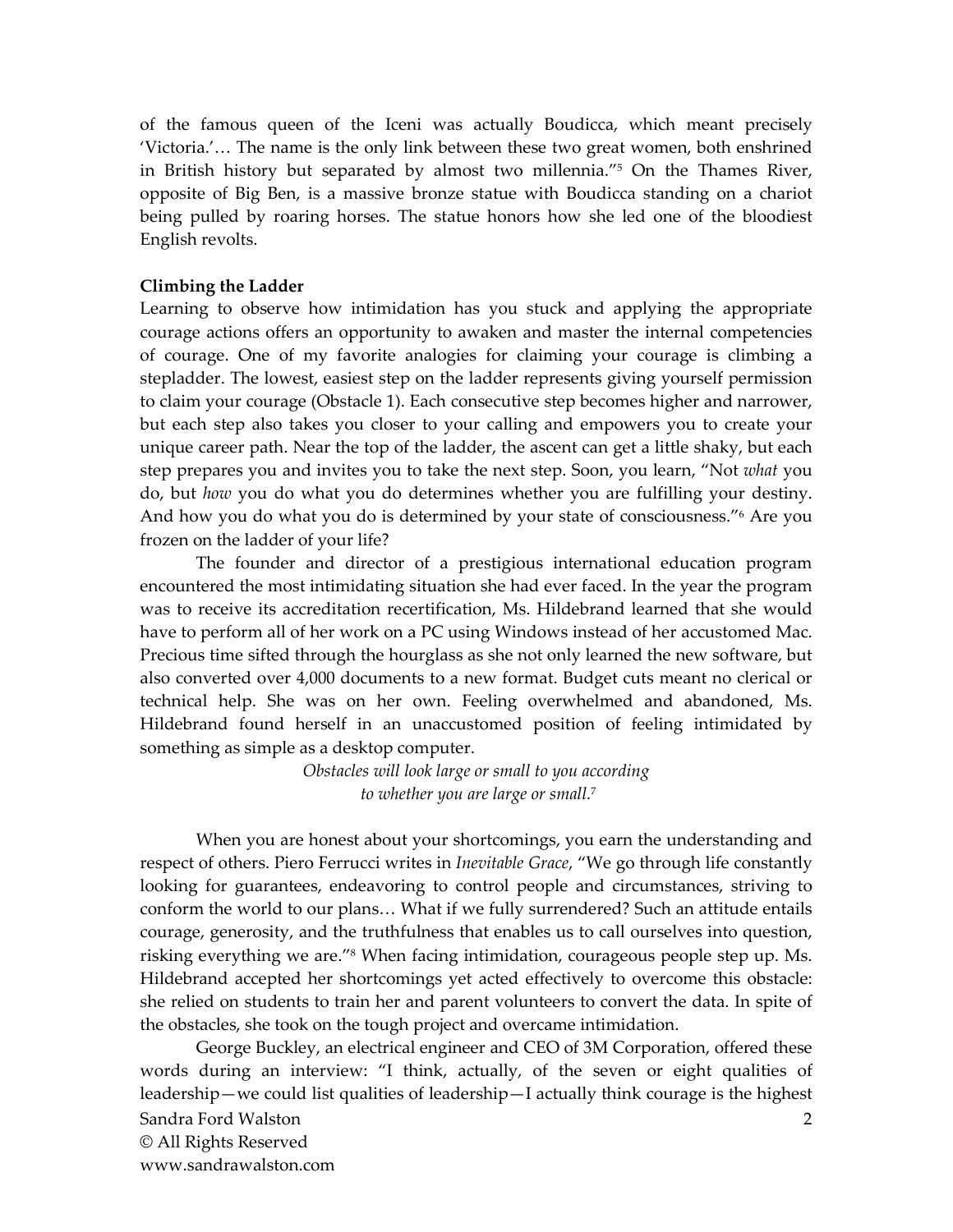among them because we are always faced by risk and by uncertainty, and you can't always forecast everything… So courage is necessary for a person to get off the dime and make the right kind of decision, a courageous decision, in order to make a company grow and improve on where it is today."<sup>9</sup>

#### **The King and the Pawn**

The courage of a CEO like Buckley may influence a wider realm than the arc of your courage, but courage behaviors are learned in everyday decisions. Just focus on the moment, make courageous adjustments, step up and remember:

*Once the game is over, the king and the pawn go back in the same box.*<sup>10</sup>

Andrea Jung, CEO of Avon and one of ten *Fortune 500* female CEOs said, "Statistics show that it's still a story when women reach the very top of the ladder, and we have a responsibility to create paths for women to succeed."<sup>11</sup> People applying the essence of courage seek out difficult tasks and take risks that force them to perform above their usual skill and knowledge levels. Yet, even the most courageous women I interviewed experienced periods of self-doubt (See Obstacle 9) when preparing to take the next step up the ladder. "At the time, I was not sure that I was the right person for the job," said CEO of Time Warner Telecom Larissa Herda. "Most of the jobs I have taken I have had doubts about, because I have taken such big jumps."12 This type of intimidation undermines courage at work and helps explain why, "Three decades after droves of women started business careers, and at a time when 50.3 percent of all managers and professionals are female, women still comprise fewer than 2 percent of *Fortune 1000* CEOs and just 7.9 percent of *Fortune 500* top earners."<sup>13</sup>

A woman who noticed that a high-ranking position would soon be vacated said, "I thought about it and thought about it. So I did the somewhat brazen thing and went over and asked, "Can I have Vicki's job?"14 What's wrong with asking, and why is it "brazen" to ask? Why would this be viewed as an obstacle called intimidation? If you're too intimidated to ask, you don't get the opportunity to step up! Perceiving her action as brazen versus courageous exemplifies a feminine need to rework our inner dialogue. Do you see yourself as brazen, bold, brash, blatant or forward at work? Or are you a courageous woman overcoming intimidation to achieve success intertwined with happiness in your job? To overcome the obstacles of the mind, it helps if you find the love in your heart that represents your passion.

Recognize the difference between your potential and your experience. For example, if you move to another division, can you gain experience, develop new skills and broaden your business horizons? Try not to match your style or skills to fit a "perfect" checklist. Do not be intimidated by perfection, but express your expectations and cultivate new abilities. Like any other ability, we all have courage to varying degrees, but to exercise it requires conscious choice.

> *The shrewd guess, the fertile hypothesis, the courageous leap to a tentative conclusion—these are the most valuable coin of the thinker at work.*15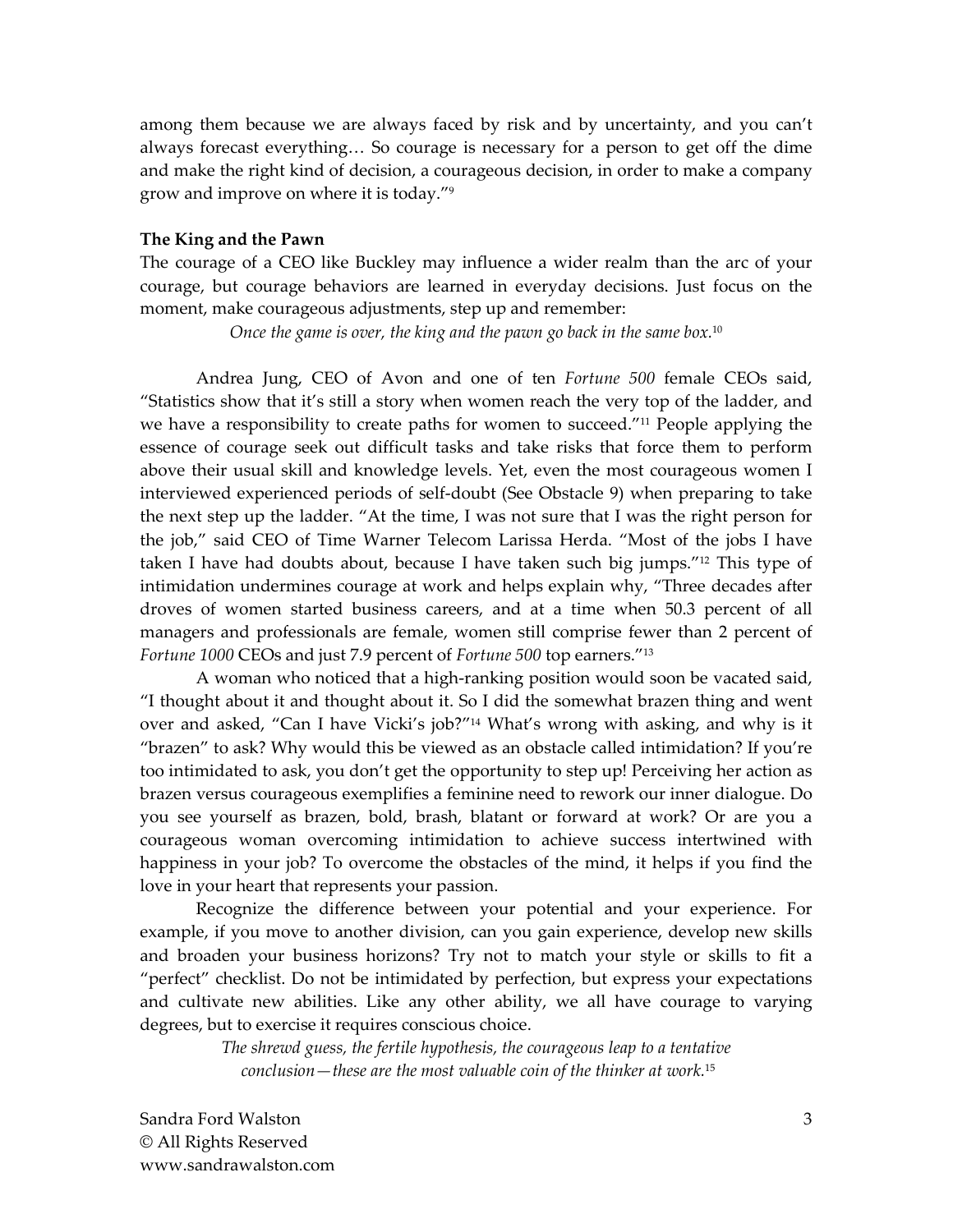Expanding your reservoir of courage to encompass coercion takes practice and commitment. Human Resource Director Denise wrote, "I think women sometimes don't recognize their courage because they just think it's what women do." Denise believes women do not claim their courage at work because perceived intimidating barriers such as labels and blame overshadow the benefits. For example, "Fear of being labeled a bitch keeps women from claiming their courage at work. Uncertainty within the workforce can also keep women from claiming their courage, especially if they are working in traditional male fields."

Charlene Begley, CEO of GE Transportation Rail, said in an interview, "Anybody can go to a job with a high-growth business and do well. That's easy. Go to a really broken business and make your mark. Those are the most rewarding."16 The size of the project, your position, title or industry does not matter. The tough project could be anything that challenges you to reach out. "True leadership is not easy. That may be why leadership is not widespread. The world in which we live encourages 'boutique' leadership—where we find comfortable niches in which to become involved but rarely take on the tough work that comes with making fundamental and needed change… Leadership springs from simple and often small acts of courage, where doing the right thing becomes more important than personal security or gain."17 But be alert, the concepts presented here are deceptively simple. The ego will want to undermine (or obliterate) them. After all, how could something so easy work and be filled with joy?

## **Happy Conduit**

Mihaly Csikszentmihalyi, author of *Flow: The Psychology of Optimal Experience*, observed that "people reported the greatest sense of well-being while pursuing challenging activities, sometimes even at work, and often while immersed in a hobby. In a "flow state", Csikszentmihalyi found, people engage so completely in what they are doing that they lose track of time. Hours pass in minutes. All sense of self recedes. At the same time, they are pushing beyond their limits and developing new abilities. Indeed, the best moments usually occur when a person's body or mind is stretched to capacity…They become more self-confident, capable, and sensitive." <sup>18</sup> To circumvent intimidation, when was the last time you sought out a difficult task that forced you to perform above your usual skill and knowledge levels?

To diminish dispiritedness and accentuate the joy of being in the flow, find the project that will focus you on a positive state of mind. The experience is waiting for you. Then you will live through and know the truth of Dr. Hawkins' words.

> *That a verifiable truth about everything and anything anywhere in the universe is accessible for the mere asking is so astonishing that it challenges every basic human assumption.<sup>19</sup>*

You know the saying: "If you don't ask, you don't get." To turn your work into joy, you must act on your own truth. Courageous women have found they can hurdle the consequence of staying stuck by asking for the tough project—not asking for high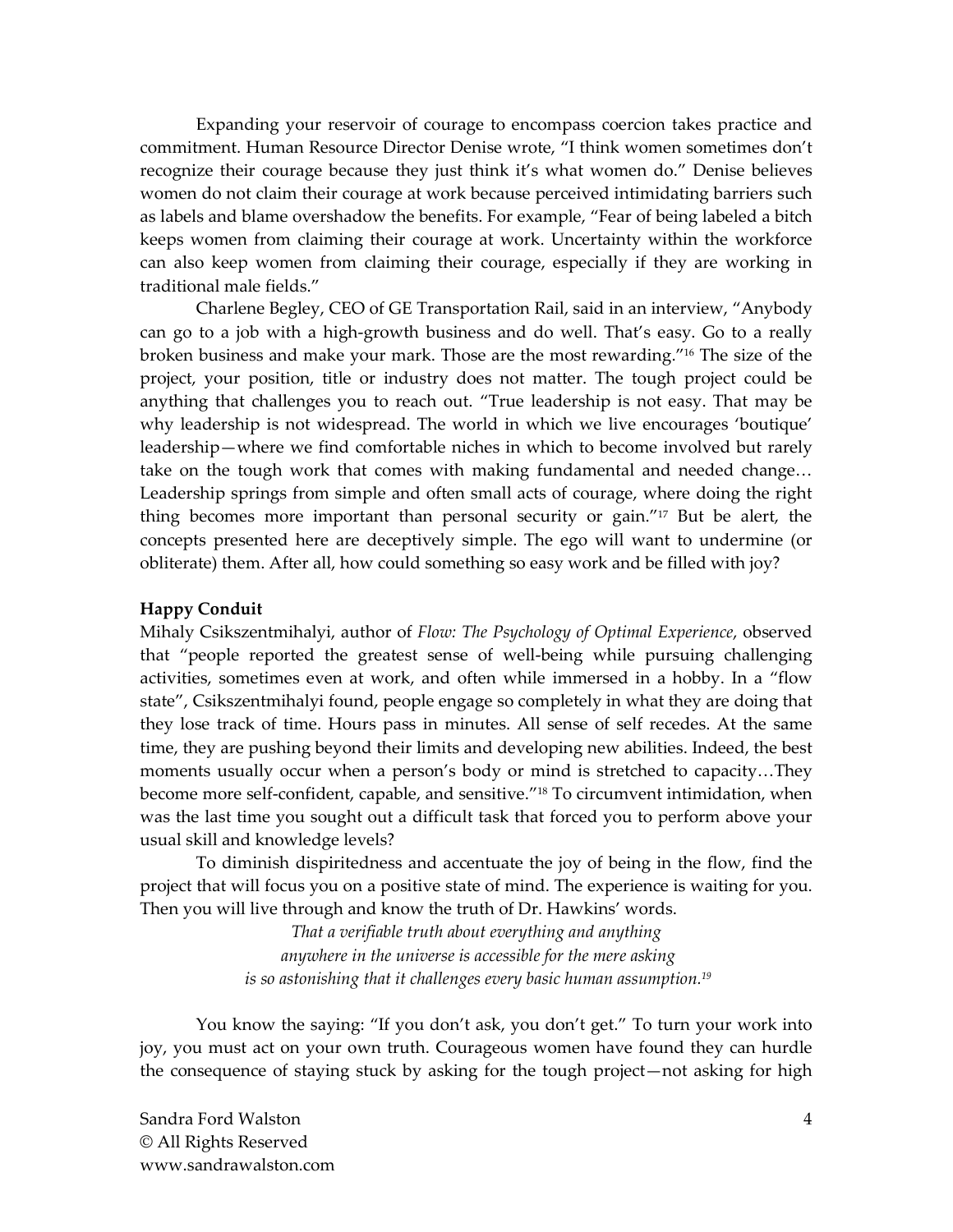levels of stress or even more money, but utilizing the energy of courage to combine purpose with spiritual growth.

"Recent research into happiness demonstrates that the happiest people aren't those with the most money but those with a sense of purpose—a sense that they are contributing to something bigger than themselves… People want to believe they're part of something meaningful,"20 wrote Margaret Heffernan. Ask yourself when you last felt like you were performing your best at work. Are you a happy conduit enhancing the flow of success in your company? If not, all you have to do is change the direction in which you are looking for happiness—"to take stock of our emotional programs for happiness based on instinctual needs and to change them."<sup>21</sup> What next resume star are your passions pursuing? If you have reached a professional dead-end or there is a project you have always wanted to take on, maybe you need to examine intimidation and add the courage action: *"Take on the tough project"* to your DCI.

Betsy Bernard left a *Fortune 500* company as the highest-ranking female executive to become President of AT&T Business. Bernard said of the job that put her in position to build and run a *Fortune 500* company: "It was a job no one wanted."22 Bernard initiated her success when she stepped up to take on the tough project—the job that intimidated everybody else. Volunteering for a project that nobody wants could be just the thing to propel your career to the next step, especially if you have a tendency toward selfintimidation. Remember that the power and range of your courage expands the higher you climb on your ladder of success. Imagine that, as you step onto the first rung of our metaphorical leadership ladder, you are allowing the light of your courage to shine. As you step higher on the ladder, the glow of your courage grows stronger as the heights of your success also raise the visibility of your light. This radiance is your life! Find ways to step up and enlighten your environment. Ask to join a more challenging project team. Move to another division. Intensify your networking efforts. To feel accomplished or fulfilled, you must consciously do the kind of work that makes you happy. Don't over identify with your role because soon you will be lost in the script. "Think of your consciousness in terms of physical light. That light shines, but a brighter light shines over a wider range, and a dimmer light shines on a smaller range." $^{23}$ 

#### **Rung of the Ladder**

Sandra Ford Walston © All Rights Reserved www.sandrawalston.com 5 Using the standard ladder metaphor again to demonstrate stepping up in courageous leadership creates a simple yet powerful visual when I speak or conduct Courage Centering training. When I climb the ladder, attendees easily recognize which rung of the ladder they are on and how long they have been precariously perched on that step. Standing on a step with one leg dangling, I ask the members of the audience to think if intimidation might be the obstacle they are facing (or avoiding). Then I say, "This reminds me of an ancient Chinese proverb: "He who hesitates before each step spends his life on one leg." Invariably, people know why they are stuck and what it will take to overcome the obstacle they face. One moment of courageous clarity can work miracles in your career advancement. What has to happen to motivate you to confront intimidation? In the words of Sir Edmund Hillary: "It is not the mountain we conquer, but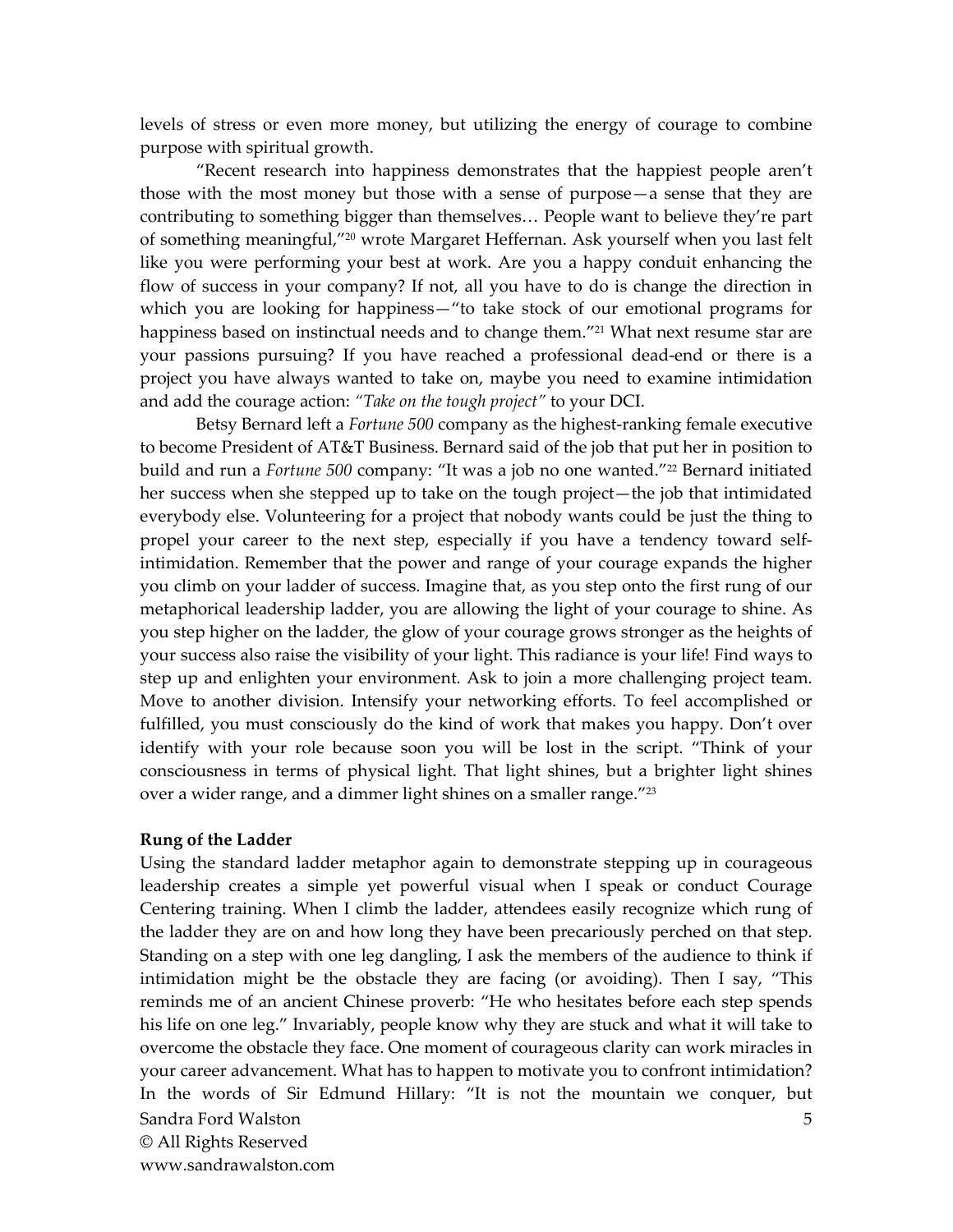ourselves."*24* And the only way to conquer ourselves is through the internal work of our contemplative practice. Connecting with your courageous heart and spirit is the path to your true Self.

For courageous leaders like Hillary, settling is never acceptable. Business owner Donna Cameron knows about courage. "Courage is accepting change in the workplace, whether it's a change in job description or being required to learn something new or simply saying 'yes' when asked to do something that takes you out of your comfort zone [taking on the tough project]. With each change that is incorporated or accepted, your courage increases to take on the next one. Some people seem to thrive on these kinds of changes, while others put all their energy into resistance."

Donna's insights resonate with the teachings of Eckhart Tolle. "Nonresistance is the key to the greatest power in the universe. Through it, consciousness (spirit) is freed from its imprisonment in form… Resistance makes the world and the things of the world appear more real, more solid, and more lasting than they are, including your own form identity, the ego… The play of form is then misinterpreted as a struggle for survival, and when that is your perception, it becomes your reality." $^{25}$ 

> *As you go along your road in life, you will, if you aim high enough, also meet resistance … but no matter how tough the opposition may seem, have courage still—and persevere.*<sup>26</sup>

Rest assured the true you will prevail despite outside pressures. Simply progressing up the steps one after the other will brighten the light of courage and deepen your internal courage reserves.

#### **Shift of One Degree**

In their own rights, Queen Boudicca and Queen Victoria were rulers of their people and accepted as war leaders. Ensconced in the traditional male leadership roles, these two women conveyed spiritual will and accepted the tough assignments. Ferrucci writes, "An act of will is not effort alone; it is choice—the choice of one belief over another belief… With will we are able to model what we wish to become; without will we are modeled by events, carried at random by the stream of life. $^{\prime\prime27}$ 

Overcoming the obstacles women face on the corporate ladder requires you to become more assertive and less risk averse. "The research study identifies striking behavioral differences between senior female executives and their male counterparts… Senior executive women become increasingly less assertive, more formal and more riskaverse."28 Peter Bernstein writes that "the word 'risk' derives from the early-Italian *risicare*, which means 'to dare.' Thought of this way, risk is not a fate but a choice something that we choose to assume in our work, in our careers, and in our companies."29 Applying courageous will to take on the tough project is not about being foolhardy or defiant.

What is your courage tolerance level and how comfortable are you with the prospect of *failing*? How much does intimidation differentiate your career? In *Truth vs Falsehood*, Dr. Hawkins writes,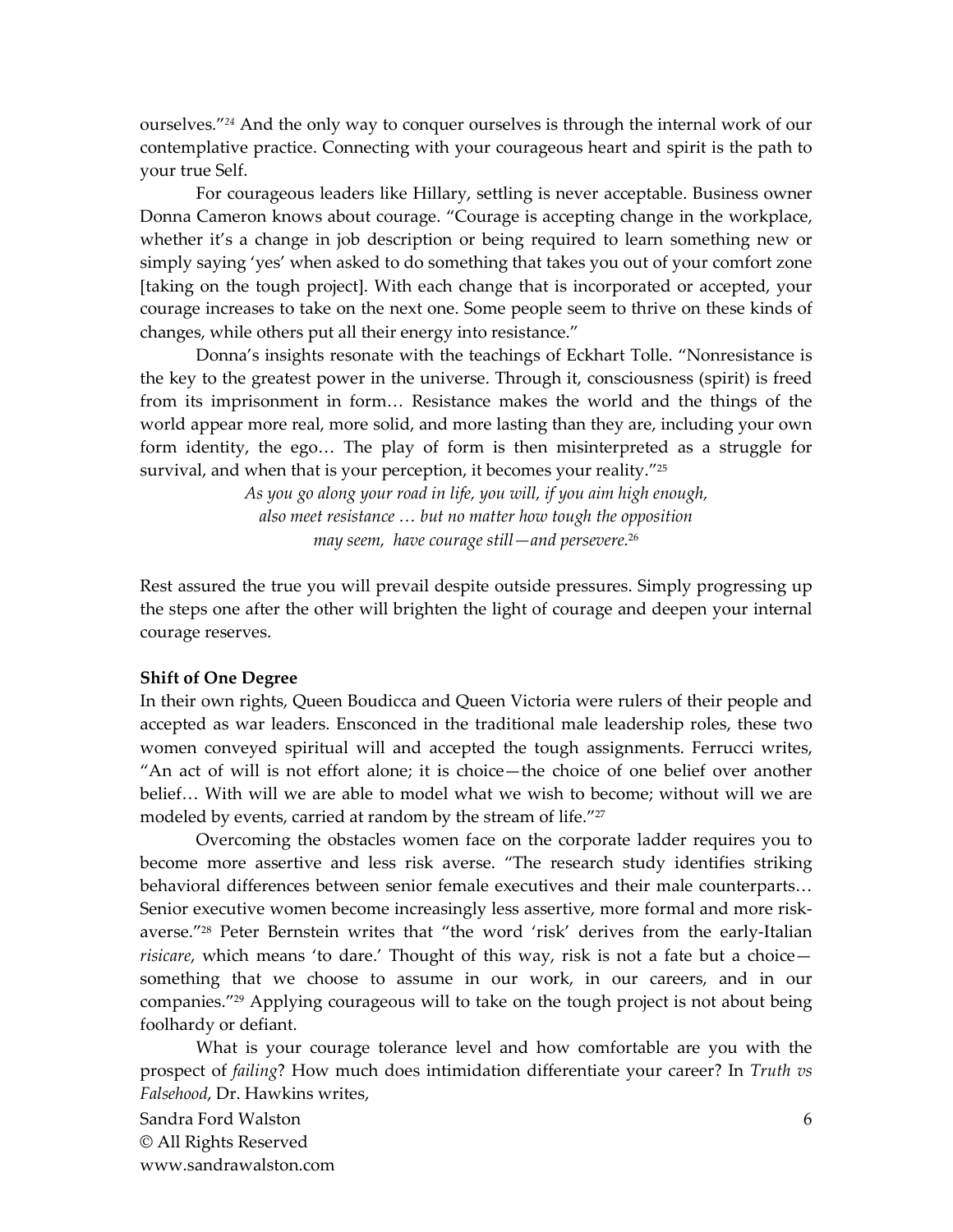The steps out of failure, unhappiness, frustration, lack, want, anger, and depression are deceptively simple. Life is a voyage comparable to being out at sea in which a shift of one degree on the ship's compass will determine by the end of the trip whether or not one is hundreds of miles off course. The strongest tool, which already exists within, is the spiritual will itself, which, when firmly set, will face and take on any obstacle. It is the spiritual will that determines the success of the venture.<sup>30</sup>

Donna Cameron spotted women's courage when she was a little girl.

My father took me to the library every Saturday morning and I remember taking out dozens of biographies of women. So, Harriet Tubman, Nelly Bly, Molly Pitcher, Clara Barton, Florence Nightingale, Dolly Madison and Sacagawea all influenced me. Rather than say any one woman influenced the direction of my life, I would say that I was influenced as a child by the multitude and diversity of courageous women I encountered between the pages of books. The cumulative message being that I could do or be anything I wanted to be, and that I could also forge my own path and be absolutely unique and individual.

Donna continued, "Courage is so much more than feats of derring-do. Courage can be 'soft' as well as 'hard.' Courage can be an act of kindness as well as an assertive action. Courage is living one's values and being authentic. Courage may be showing emotion or asking for help. Courage is honesty and integrity." She shared an excerpt from German poet, Rainier Maria Rilke (1872-1926):

*We have no reason to mistrust our world, for it is not against us. Has it terrors, they are our terrors; has it abysses, those abysses belong to us; are dangers at hand, we must try to love them… Perhaps all the dragons of our lives are princesses who are only waiting to see us once beautiful and brave. Perhaps everything terrible is in its deepest being something helpless that wants help from us.*<sup>31</sup>

Everyday women, like Donna (and you), display courage all the time, even when they appear to be hopelessly stuck.

## **Cold Feet**

The perception of security can be the proverbial albatross hanging around your neck making it difficult to take a step anywhere, much less up. Ferrucci continues, "In the long run, security—if we ever think we have it—kills curiosity and wonder. Risk, on the other hand, has a spiritual value… Only by taking risks can we truly be… By challenging our most ingrained personality structures, we earn a salutary shake-up. It is impossible to take risks and remain what we were.<sup>"32</sup> Are you willing to bet the farm? Many entrepreneurs ask, "What do I have to lose?" If you have consciously nurtured your courage throughout your career(s), the transition to entrepreneurialism is easier.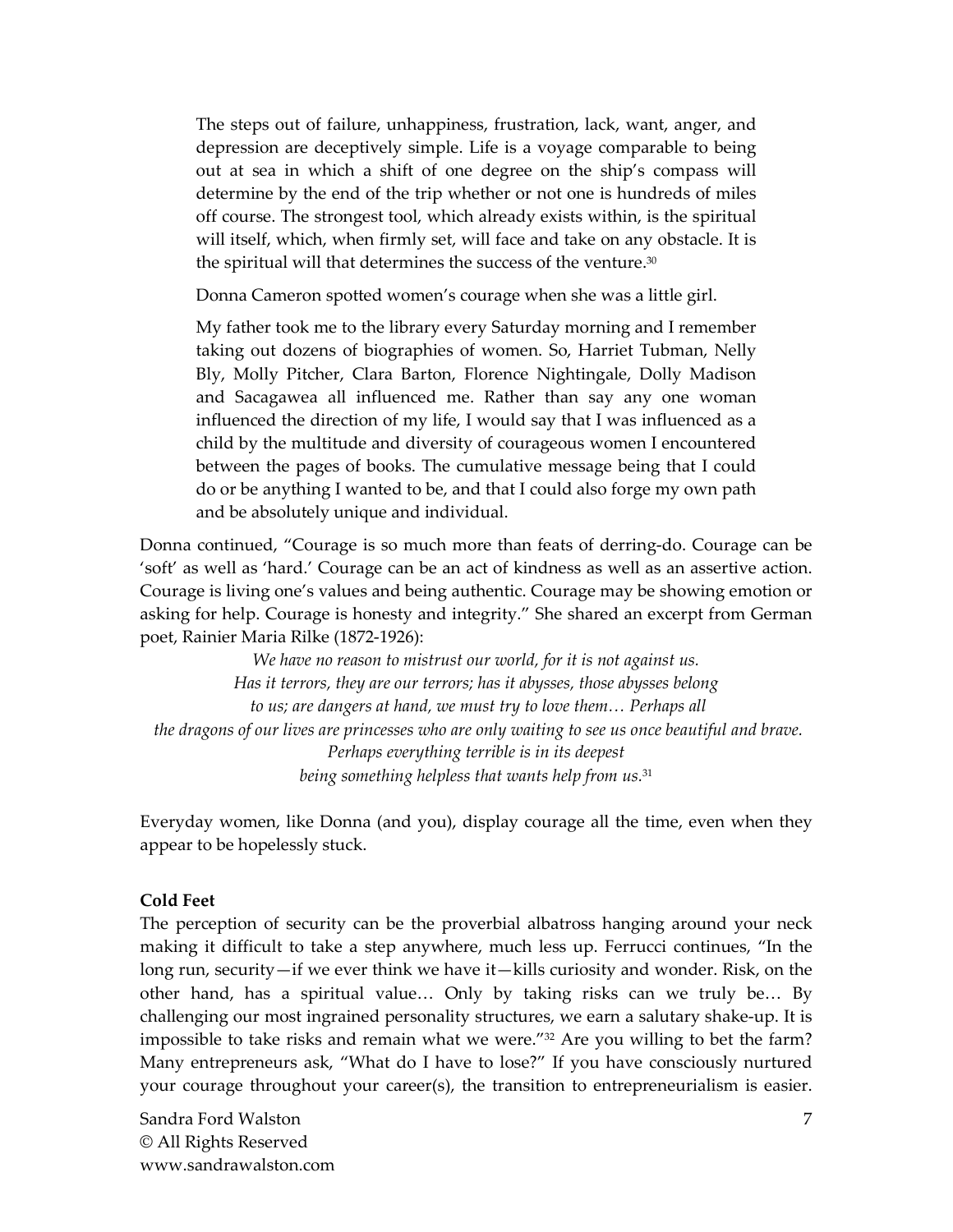How many old scripts in your head prevent you from avoiding intimidation? When was the last time you felt excited and curious about what was coming next? Remember our theme:

> *Flush out a deeper awareness of your heart and spirit by learning to stop and embrace some form of stillness that allows reflection. Be more present to your heart's intentions.*

Self-improvement separates courage-centered people from the pack. Ask these questions: "Why does it take me so long to make a change?" "How do I use my downtime?" Would I prefer to believe that my company will take care of me?" Hindu sage Paramahansa Yogananda says, "Often we continue to suffer without making an effort to change; that is why we don't find lasting peace and contentment. If we would persevere, we would certainly be able to conquer all difficulties. We must make the effort, that we may go from misery to happiness, from despondency to courage."33 Again, we touch upon one of our four themes:

*Teach yourself to confront obstacles by applying a specific courage action.* 

Changing the direction in which you look for happiness takes enormous courage. Do you wish to control your career or have your ego control it for you? The false self (ego) does not want you to find the limitless joy available through the truth of your own identity; yet, it is deceivingly simple to find! Morris L West said,

*It takes so much to be a full human being that there are very few who have the enlightenment or the courage to pay the price… One has to abandon altogether the search for security,* 

*and reach out to the risk of living with both arms. One has to embrace* 

*the world like a lover. One has to accept pain as a condition of existence. One has to court doubt and darkness as the cost of knowing. One needs a will stubborn in conflict, but apt always to total acceptance of every consequence of living and dying.***<sup>34</sup>**

"In a society that seems to value only work, it requires a strong sense of security to stop working and engage other parts of the brain, but the benefits of doing so pay significant dividends."35 Is it difficult for you to risk your security? Too worried that a risk might backfire, most people wait and wait, caught up in self-intimidating scripts that prevent them from mustering the courage and to take the plunge. It is your courage that supports your ability to let go of deadly attitudes, change the way you organize your time, change your relationships and change who and what you are. Marianne Williamson writes, "If we want our lives to change, it does little good to simply move from town to town, job to job, or relationship to relationship. Wherever we go, as they say, we take ourselves with us. We manifest not so much according to geography as according to consciousness… For our lives to change, we must travel deep."<sup>36</sup>

Sandra Ford Walston © All Rights Reserved www.sandrawalston.com 8 Risk-taking in motion is not about the situation you are facing, such as taking on the tough project or starting your own business, but about the internal process you use to examine the risk at hand. "It is from inner space, the unconditioned consciousness itself, that true happiness, the joy of Being, emanates."37 Review your dreams, study the behavioral patterns that keep you stuck, and uncover your voice as it relates to risktaking, spontaneity and making mistakes. You learn on the job, and you learn from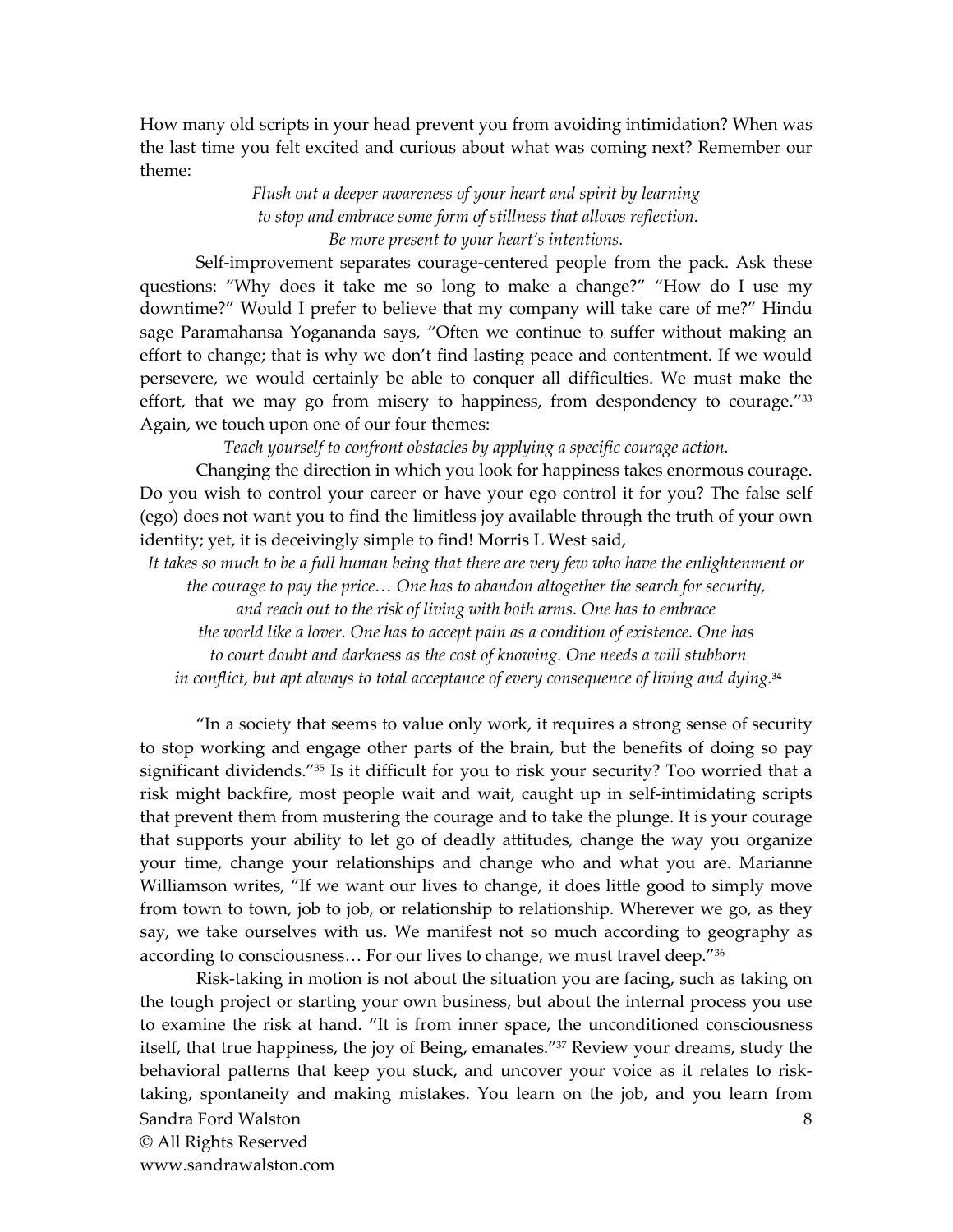financial success or financial failure. Risk-taking includes making mistakes, but you recover from your mistakes and step up. That's a part of self-realization!

## **Composure is a Cousin**

Donna's courage learning comes from two perspectives. "I often hear people say that they move forward through their fears by asking, 'What's the worst that could happen?' If this works for them, that's great. But it troubles me, because that's only *half* the question. There's another question to ask: 'what's the *best* that could happen?' That's where we should be focusing our attention. Instead of moving forward through our fears, always conscious of that 'worst' that we want to avoid, we should move forward with our eyes firmly fixed on the 'best' that we want to manifest." Manifesting the "best" requires a certain amount of composure which is why composure is a cousin to courage.

Donna observes courage in many ways in women she works with. "When someone comes to me and admits an error as soon as she realizes it's been made, that takes courage. It's hard to admit mistakes, but there are very few errors that cannot be fixed if brought to light as soon as they are discovered. And often, creative thinking can turn the error into an opportunity." Are you possessed by the voice in your head that says "errors are bad, therefore I am bad?" Echart Tolle asks, "Can you take the thinking out of the perceiving? Can you look without the voice in your head commenting, drawing conclusions, comparing, or trying to figure something out?"<sup>38</sup>

Taking risks and hurdling obstacles, courageous people choose to forgo immediate satisfaction. When an obstacle requires them to step up to a new challenge, they do! Changing their lives, they realize (and adjust) their truthfulness.

> *We must have courage to bet on our ideals, to take calculated risk, and act. Everyday living requires courage if life is to be effective and bring happiness.*<sup>39</sup>

If you want to change your life, you have to change your stories and remove the obstacles that prevent you from transcending the false self-story. "We don't have to conquer our false self; we only have to observe it. And through observing it, by being aware of it, we transcend its grip on us and move toward our own transformation into love and compassion… It is essentially through contemplation or meditation practice that a salutary self-knowledge dawns in us."40 Eliminating the stories starts with silence, where we learn to stop thinking and start listening. "Thinking without awareness *is* the main dilemma of human existence."<sup>41</sup> Sitting in silence before deciding about any important matter is a good idea when feeling intimidated.

#### **Chances Gone By**

Leslie Charles credits her success to her early risk-taking years as "rebelliousness."

Two months after my sixteenth birthday I became a high school dropout, teen bride and mother (first at 16, second at 17, third at 20). When I was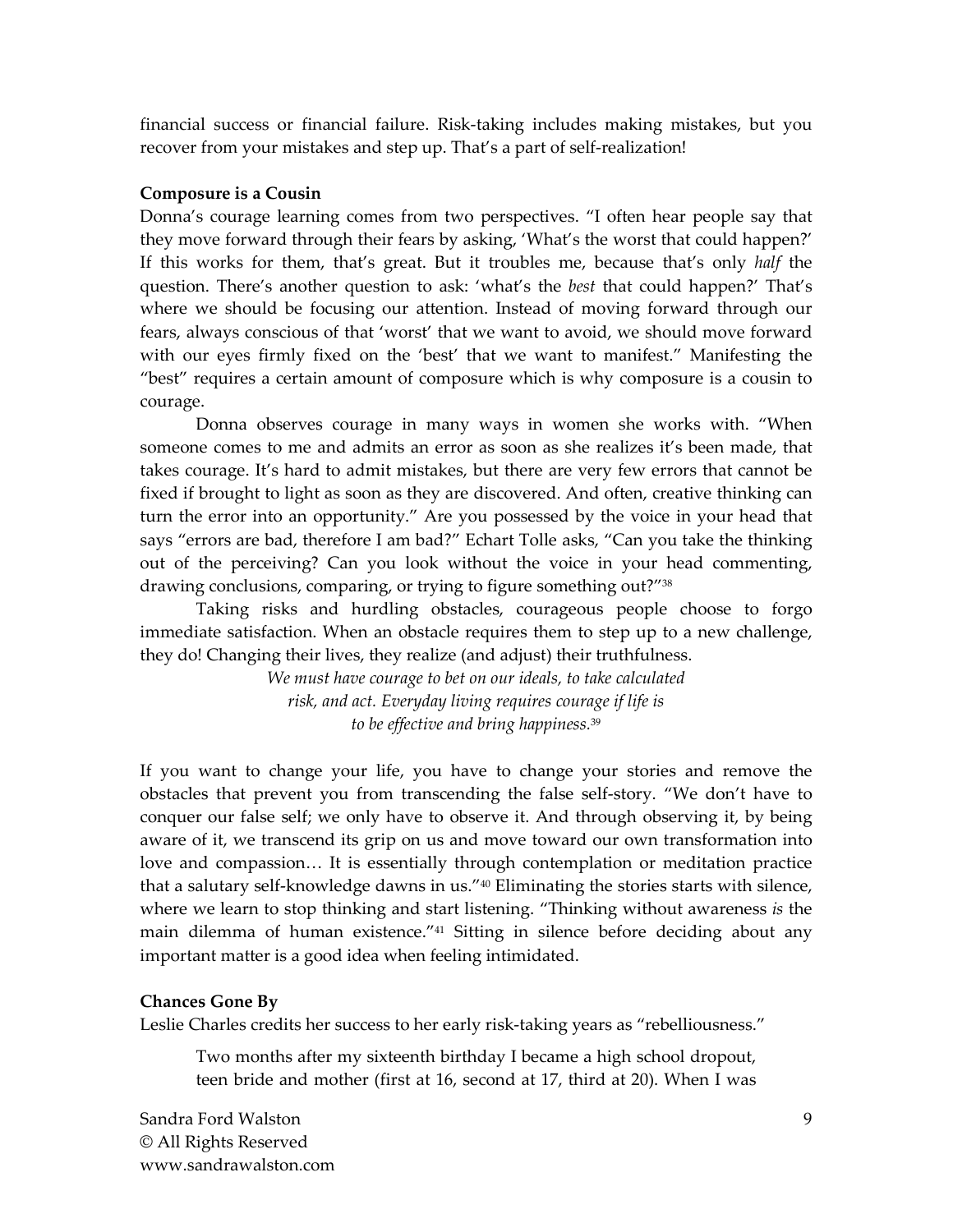23, I went back to high school and dropped out a second time. When I was 26, my husband walked out on my kids and me. I was terrified. With no formal work skills and an incomplete education, I found a low-paying secretarial job where I worked for two and a half years, feeling angry and resentful over how hard life was.

I was waiting for someone to come along and rescue my kids and me. I had not yet made the critical connection between cause and effect. At that point, lonely, miserable and desperate, I had a moment of revelation. It finally occurred to me that I alone would be responsible for the course of my life. I completed a GED and quit my job when I discovered that I could attend community college on a public assistance grant. I became a welfare mom for three years and completed my associate degree. That was the springboard for transforming my life and my outlook.

Leslie perceived that going on welfare was the best choice at the time. She knew that this decision would make her subject to judgment and that her ex-husband (along with many others) would show disapproval, but Leslie refused to allow this type of intimidation to control her destiny. In reflecting on her choice, she discovered three critical insights that helped propel her through this transition.

- 1. I am responsible for the choices I make. (This inspired me to give up blaming people and circumstances for the messes I found myself in; up to this point, blame had become a way of life.)
- 2. I have choices. (Even if they are difficult, we always have some kind of choice in a given situation, even if the choice is acceptance. I also learned that taking the easy way out can make for hard times down the road).
- 3. I need to take action. (Finding myself in a quandary or unhappy situation means that I must do something to change the circumstances and not just sit around and complain, blame or get angry).

"In looking back, I slowly got it. A few years after my 'transformation' began, I realized that these three critical steps were the core of my metamorphosis from victim to victor. Sometimes you don't completely know what you want but you are clear on what you don't want. People ask me what motivated me in the beginning to make such drastic changes in my life. My first motivator was misery. I knew, very clearly, that I didn't want to feel so miserable for the rest of my life. The only thing I knew I wanted was an education."

Often, if you are living a hit-and-miss life, you will miss the defining moments. Misses are chances gone by, never to be reclaimed. "Risks feel riskier the older you get. When you're young you have nothing to lose. Now I have kids in high school going to college. I have a mortgage. The riskiest thing is being at the top and staying authentic…. We are so driven as women to have this certain profile, but you really have to let people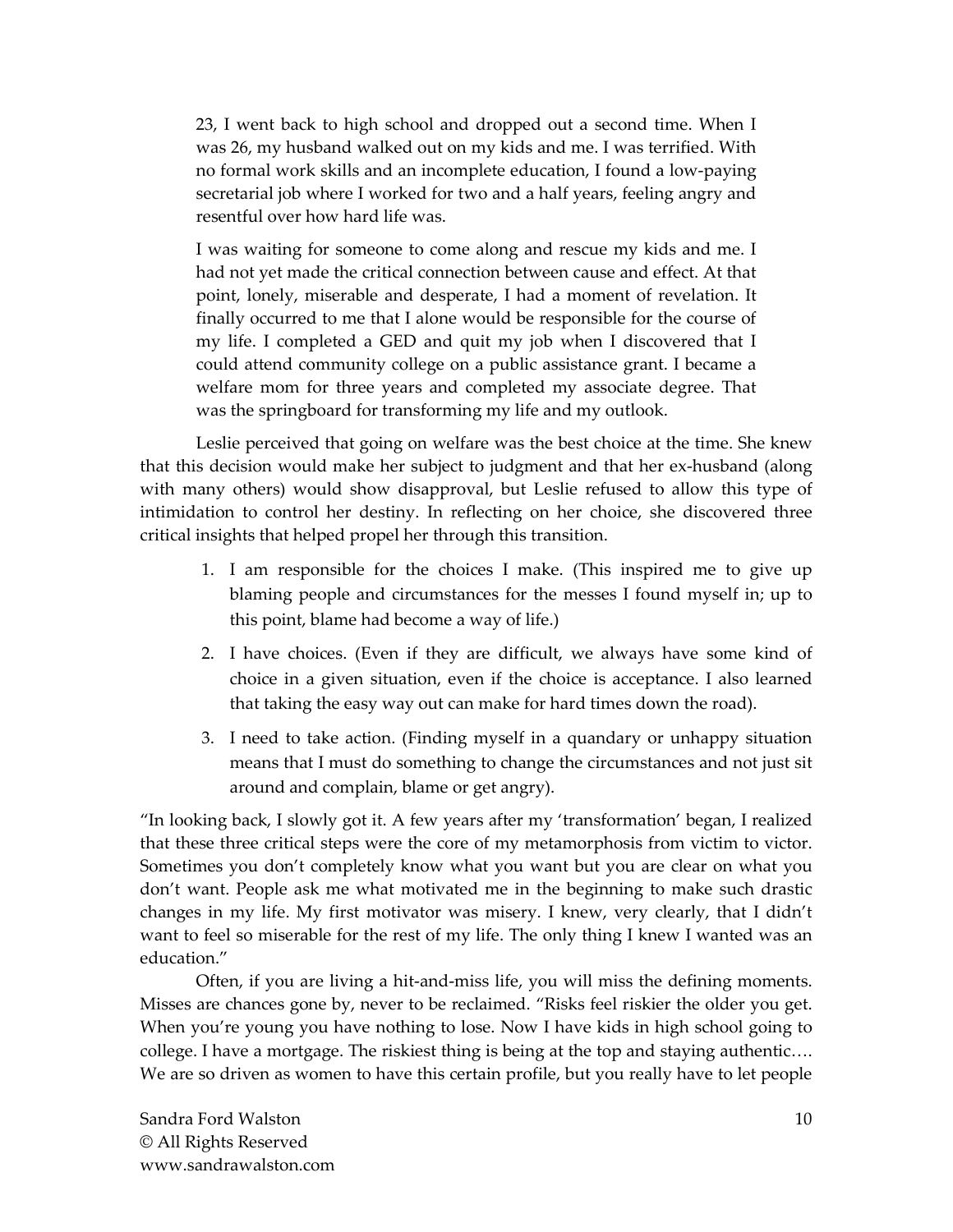know who you are."42 In other words, "Living up to an image that you have of yourself or that other people have of you is inauthentic living—another unconscious role the ego plays."43 Your courage and authenticity are not "somewhere over the rainbow;" they are merely hidden beneath the scripts and images generated by the false self, waiting for you to step into the deep levels of your true Self—beneath the ego's shallow false identity.

## **Everyday Courage and Authenticity**

I am authentic when I speak my beliefs. It takes courage to face self-deception. I am authentic when I realistically look myself in the mirror. It takes courage to change my reflection. I am authentic when I practice my spirituality. It takes courage to honor all people as God's divine children. I am authentic when I stand alone in disapproval. It takes courage to be vulnerable. I am authentic when I live by the rules I know to be right. It takes courage to subscribe to the "Golden Rule." I am authentic when I expose my prejudice. It takes courage to face hypocrisy. I am authentic when I demonstrate my expertise. It takes courage to continue learning. I am authentic when I leave behind those who have hurt me. It takes courage to rise above past wounds. I am authentic when I decide to divulge my views. It takes courage to invite feedback. I am authentic when I stand tall in my convictions. It takes courage to respect doubt. I am authentic when I choose to share what I am feeling. It takes courage to show who I am. I am authentic when I take on new challenges. It takes courage to risk disappointment. I am authentic when I position myself in a group. It takes courage to weigh the consequences of what I say. I am authentic when I extend compassion to a loved one. It takes courage to leave a legacy that touches community.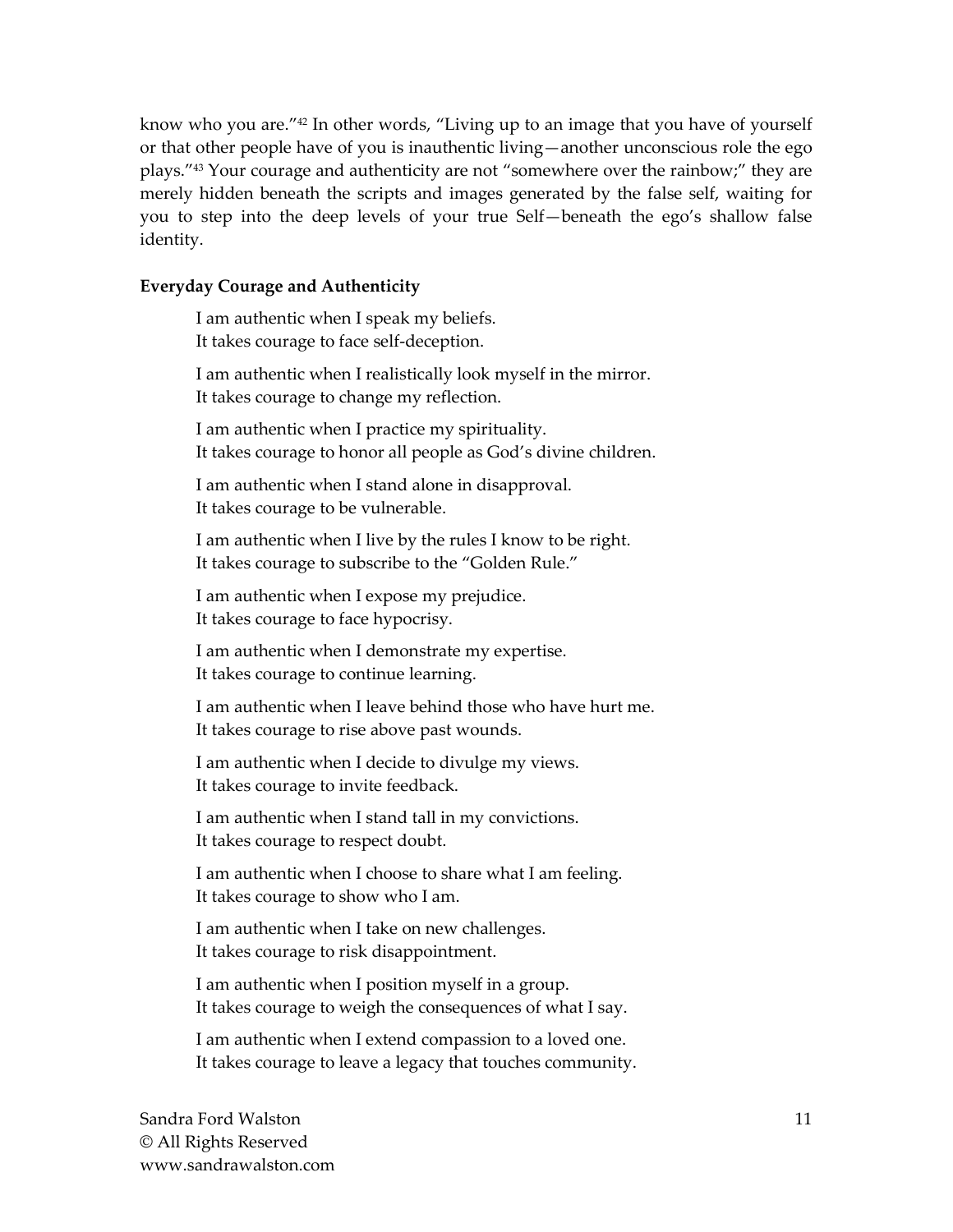I am authentic when I embrace my passion. It takes courage to be fully alive. I am authentic when I am happy. It takes courage to seize each moment as a blessing. I am authentic when I am genuine. It takes courage to be authentic.

For all the readers who dream about leaving the dog-eat-dog world to pursue their life-long passion avoid intimidation brought on by complacency, and start now! Finding the time to craft the almighty business plan or drumming up financial backing, you run the risk of fumbling the passion. So, if you're bored, burned out or frustrated in your day job, find your passion, and you will see that your courage resides there. If intimidation is holding you back, look for a tough project to tackle, but remember: Start by stopping! The commitment to reflection will provide a clearer picture of what you need to do to get where you need to be.

## **Courage Development Questions to Ponder**

- How have I allowed people to intimidate me on the job?
- How have I allowed my own preconceived ideas to intimidate me?
- When was the last time I took on a project that no one else wanted?
- Have I taken the time to reach out? To go the extra mile?
- Have I taken the risk to try something new? Did I make the mark, how did I fall short?
- What commitment can I make today to align my actions more closely with my highest intentions?
- What one step can I take to overcome barriers and make risk less risky?
- If the worst happens, how do I usually react? If the best happens, how will you react?
- How do I view setbacks? What can I learn from my setbacks?
- What might I learn about myself if I start a diary to record positive experiences?
- How often do you take action to adjust your life's course?
- Looking at any particular circumstance, what is the worst thing that can happen?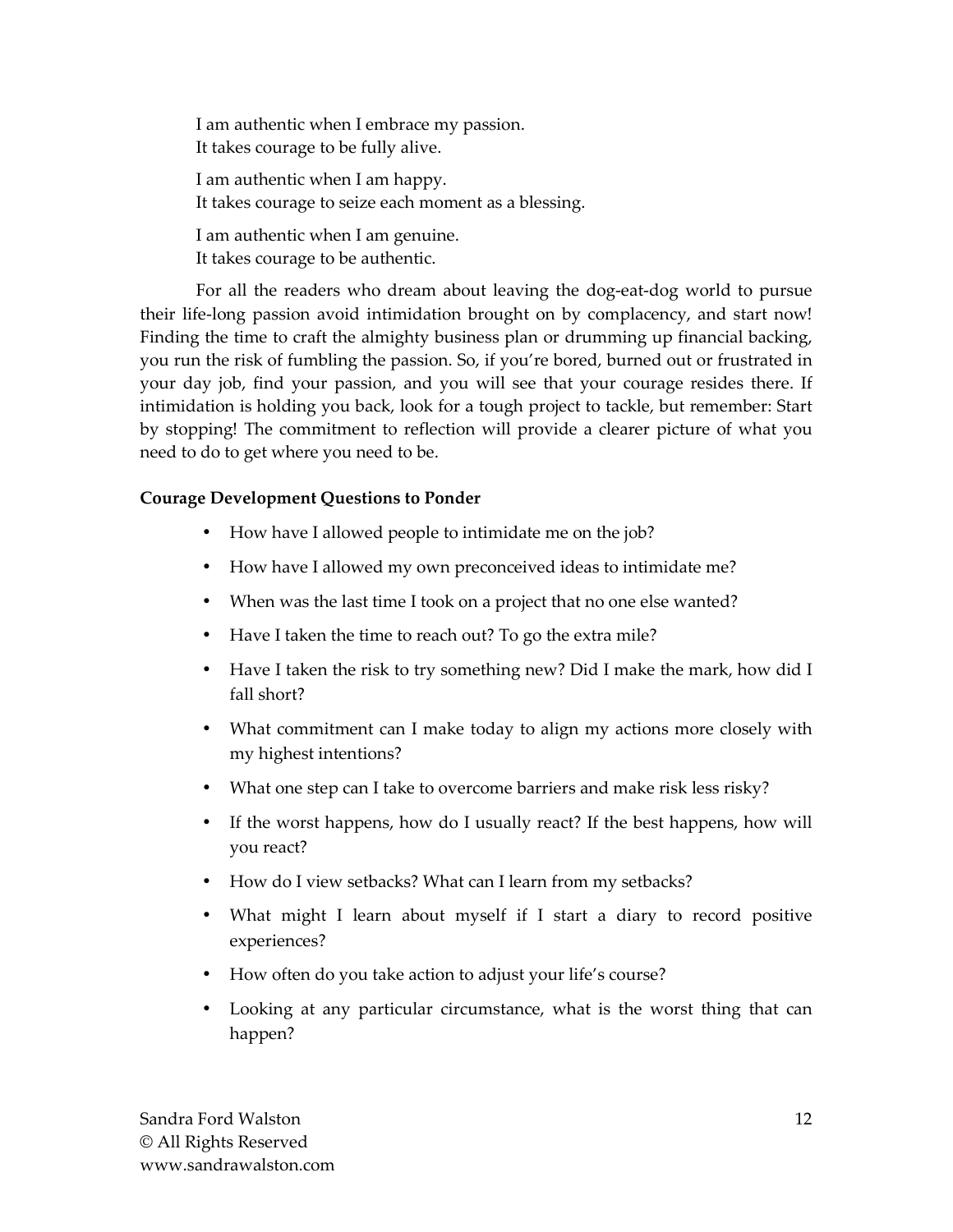1 Ellis, Peter Berresford, *Celtic Women: Women in Celtic Society and Literature* (Grand Rapids, MI: William B Eerdmans Publishing Company, 1995) 16.

2 Berkowitz, Amy, "Giving a Warrior Queen her Due," *Times Herald-Record*, June 26, 2006,

http://www.recordonline.com/archive/2006/06/25/features\_buzzandsundayextra-25bzabbookrevjune-06-25.html#top, (assessed July 2006).

3 Ellis, Peter Berresford, *Celtic Women: Women in Celtic Society and Literature* (Grand Rapids, MI: William B Eeerdmans Publishing Company, 1995) 87.

4 Mayer, Marianna and Julek Heller, *Women Warriors: Myths and Legends of Heroic Women*  (New York: Morrow Junior Books, 1999) 51.

5 Webster, Graham, *Boudica: The British Revolt against Rome AD 60* (Totowa, NJ: Rowman and Littlefield, 1978) 15.

6 Tolle, Eckhart, *A New Earth: Awakening to Your Life's Purpose*, (New York: Dutton, 2005), 294.

<sup>7</sup>Marden, Orison Swett,

<u>.</u>

http://quotations.about.com/od/stillmorefamouspeople/a/OrisonSwettMar2.htm, (assessed September 2006).

8 Ferrucci, Piero, *Inevitable Grace: Breakthroughs in the Lives of Great Men and Women: Guides to Your Self-Realization* (Los Angeles: Jeremy P. Tarcher, Inc., 1990), 269.

9 Gardner, David, "A Striking Interview, Part 2," *The Motley Fool.com*, http://www.fool.com/news/commentary/2005/commentary05121301.htm, (assessed November 2005).

<sup>10</sup> Italian Proverb, http://www.quotationspage.com/quote/26909.html, (assessed May 2007).

<sup>11</sup> Shea, Christine, Beauty "Avon's Lady," *Harpers Bazaar*, September 2001, 246.

<sup>12</sup> Wehner, Ross, "Interview Q & A," *The Denver Post*, Sunday Business, August 14, 2005, 3K.

**<sup>13</sup>** Associated Press, "Few Female CEOS," *Rocky Mountain News*, "Wall Street West," October 29, 2005, 1C.

<sup>14</sup> McCrimmon, Cyrus, "Interview," *The Denver Post*, Sunday Business, April 2, 2006, 3K.

<sup>15</sup> Bruner, Jerome Seymour, ,http://www.quoteworld.org/quotes/1994, (assessed May 2006).

<sup>16</sup> Tischler, Linda, "Bridging the (GenderWage) Gap," Fast Company, January 2005, 86.

<sup>17</sup> Lovely, Sylvia L., "The True Meaning of Leadership," The Day.com London, October 30, 2005, http://www.theday.com/eng/web/news/re.aspx?re=B8856A5A-8893-4814-B94A-68649B6A2C36.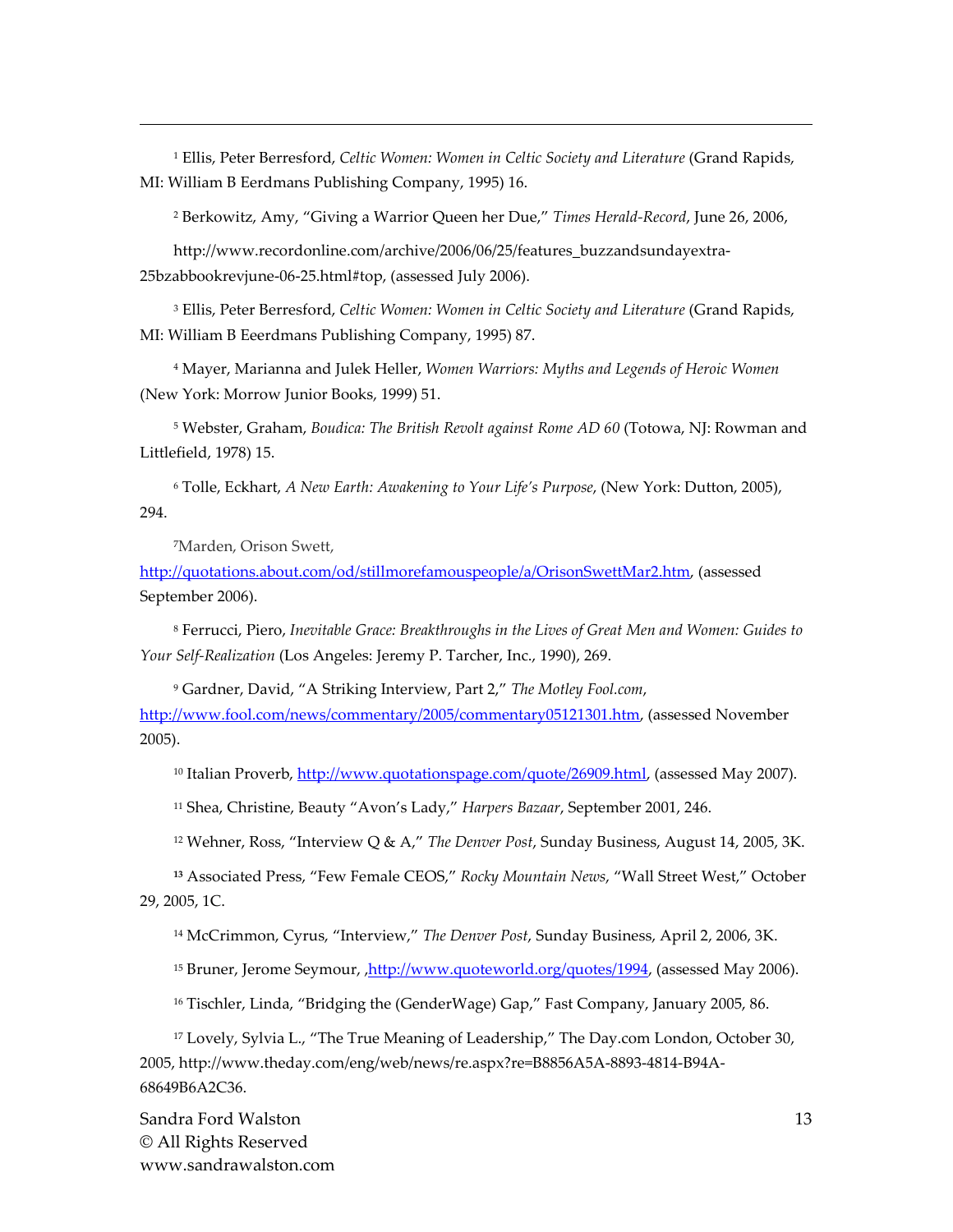<sup>18</sup> Marsch, Ann, "The Art of Work," F*ast Company*, August 2005, 78.

<sup>19</sup> Hawkins, David, M.D., Ph.D., *Truth vs Falsehood: how to tell the difference* (Ontario, Canada: Axial Publishing Canada, 2005), 8.

<sup>20</sup> Heffernan, Margaret, "The Morale of the Story," *Fast Company*, March 2005, 80.

<sup>21</sup> Iachetta, Stephanie S., *The Daily Reader for Contemplative Living: excerpts from the works of Father Thomas Keating*, (New York: Continuum, 2003), 60.

<sup>22</sup> Beauprez, Jennifer and Kris Hudson, "Bermard Ascends at AT&T," *The Denver Post* Business Section, 1 & 4C.

<sup>23</sup> Zukav, Gary, *The Seat of the Soul* (New York: Fireside, 1989), 169.

<sup>24</sup> Hillary, Sir Edmund, http://www.quotationspage.com/quote/4762.html, (assessed March 2006).

<sup>25</sup> Tolle, Eckhart, *A New Earth: Awakening to Your Life's Purpose*, (New York: Dutton, 2005), 208-9.

<sup>26</sup> Albright, Madeleine,

<u>.</u>

http://michaelthompson.org/qotd/index.php?mode=search&words=courage (assessed June 5, 2008).

<sup>27</sup> Ferrucci, Piero, *Inevitable Grace: Breakthroughs in the Lives of Great men and Women: Guides to Your Self-Realization* (Los Angeles: Jeremy P. Tarcher, Inc., 1990) 281 and 283.

<sup>28</sup> Shepard, Molly D., "Women experience changes at the top," *Women in Business*, January/February 2003, 24.

<sup>29</sup> Breen, Bill, "(Really) Risky Business," *Fast Company*, September 2000, 307-8 and 315.

<sup>30</sup> Hawkins, David, M.D., Ph.D., *Truth vs Falsehood: how to tell the difference* (Ontario, Canada: Axial Publishing Canada, 2005), 250.

<sup>31</sup> Maria Rilke, Rainer, *Letters to a Young Poet,* (W. W. Norton & Company, New York, 1962), translator: M.D. Herter Norton, page 69.

<sup>32</sup> Ferrucci, Piero, *Inevitable Grace* (Los Angeles: Jeremy P. Tarcher, Inc., 1990) 287.

33 Yogananda, Paramahansa, *Spiritual Diary: An Inspirational Thought for Each Day*, (LA: Self-Realization Fellowship, 1986), September 3.

<sup>34</sup> West, Morris L., http://www2.bcinternet.net/~newman/Inspiration.htm, (assessed January 2006).

35 Harburg, Fred "Learning How to Learn, *Chief Learning Officer*, September 2005, 22.